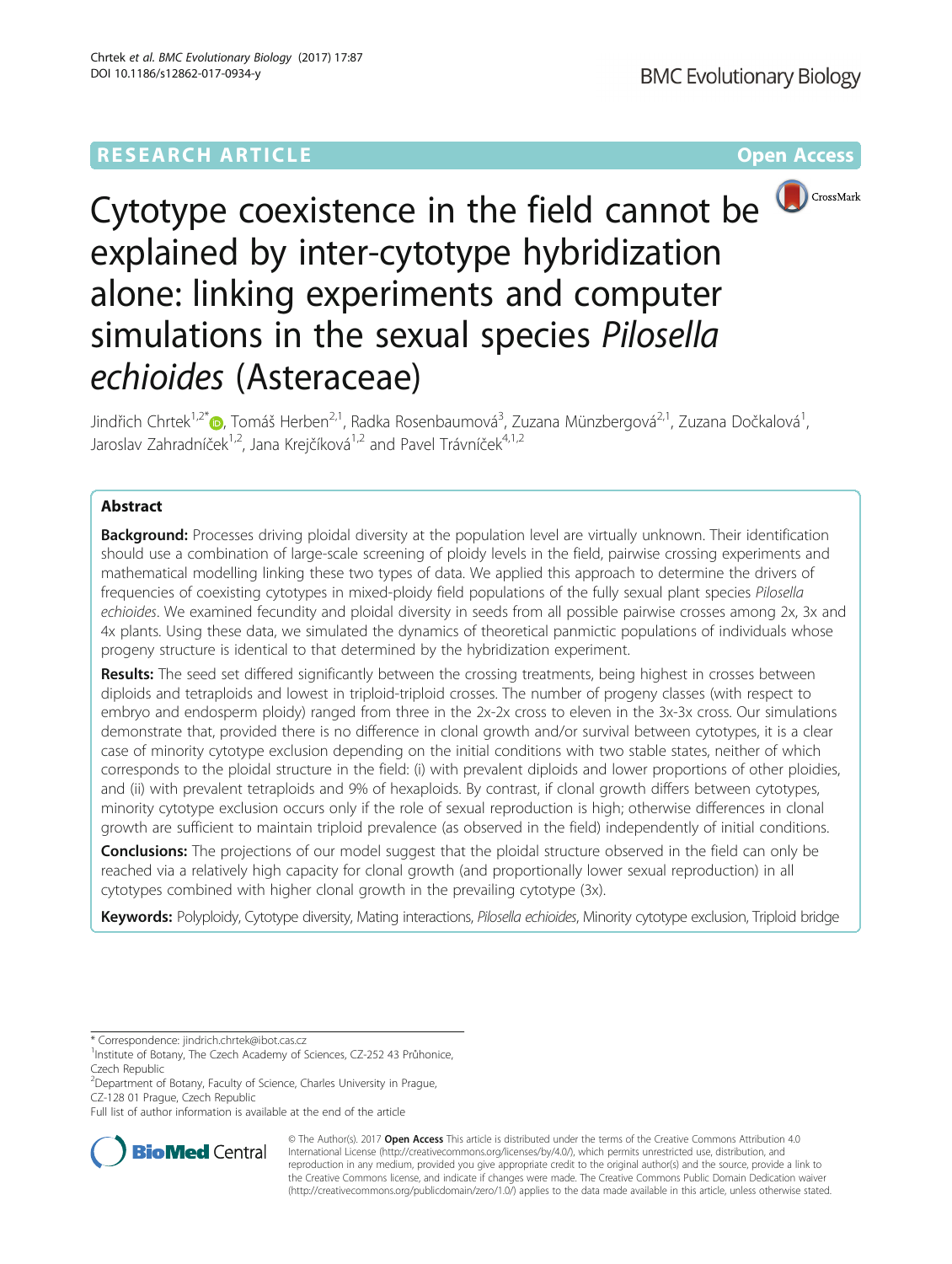## Background

Polyploidy is an important part of the biology of angiosperms and a major force in their evolution [[1](#page-12-0)–[5](#page-12-0)]. It can broadly affect gene regulation and developmental processes that may cause shifts in morphology, breeding systems and ecological tolerance [[1, 6, 7\]](#page-12-0).

Species groups or single species with variation in ploidy level are suitable model systems for studies aimed at understanding recent polyplodization processes and their evolutionary importance (e.g. [\[8](#page-12-0)–[12](#page-12-0)]). Different cytotypes may be completely separated geographically, or coexist in close proximity within a primary or secondary contact zone (e.g. [[13, 14](#page-12-0)]), often intermingled within single populations [\[1, 12, 14](#page-12-0)–[18](#page-12-0)].

The dynamics of mixed-ploidy populations are presumed to be dominated by minority cytotype exclusion, a frequency-dependent process in which a rare cytotype (as a rule diploid or tetraploid) experiences a transmission disadvantage due to the combined effect of a high proportion of inter-cytotype crosses and strong incompatibility between cytotypes (triploid block [[19](#page-12-0)–[21](#page-12-0)]). On the other hand, the coexistence of different cytotypes can be more or less stable thanks to either (i) reproductive isolation as a consequence of a diverse array of preand postzygotic inter-cytotype breeding barriers [[22](#page-12-0)–[26](#page-12-0)] or, alternatively, (ii) an absence of breeding barriers linked with interfertility between cytotypes [\[27](#page-12-0), [28\]](#page-12-0). The most interesting are systems with free mating because they allow us to study intercytotype interactions and evolutionary dynamics of mixed-ploidy stands.

One factor which can facilitate the formation and establishment of polyploids is additional asexual reproduction by clonal growth. Two hypotheses attempting to explain the association between polyploidy and clonal growth have been proposed: (i) that clonal reproduction is a precondition for polyploid evolution, and (ii) that polyploidy enhances the incidence or degree of clonality [\[29](#page-12-0)–[31](#page-12-0)]. While the former supposes that clonality could facilitate the establishment of polyploid populations by reducing reliance on immediately available mates, the latter points out direct or indirect (by altering natural selection) effects of genome duplication on clonal growth. However, there are only a few empirical tests of these predictions. The association between clonal reproduction and polyploidy was first reported in the late 1940s [[29](#page-12-0)]. Recent studies aimed at the effect of ploidy variation on genotypic diversity in clonal species [\[32, 33](#page-12-0)], and more specifically on clonal size [[34](#page-12-0)], however, indicate that polyploids are not more clonal compared to conspecific diploids and that it is hardly possible to draw any general conclusions about the interactions between clonality and polyploidy. On the other hand, it has been shown that lateral spread is a prerequisite for polyplodization, as it can compensate for the lower efficiency of generative reproduction in some polyploids.

The role of triploids (or odd ploidy levels in general) in mixed-ploidy populations remains a matter of debate. Nearly all models of polyploidy assume that triploids are either nonviable or have significantly lower fitness, which reflects the widely held view that diploids and their polyploid derivatives are isolated by postzygotic genetic barriers (e.g. [[20](#page-12-0), [35](#page-12-0), [36\]](#page-12-0)), referred to as the 'triploid block' [[19](#page-12-0), [21](#page-12-0)]. This assumption, however, is not fully supported by data on wild species with mixed-ploidy populations, e.g. on Chamerion angustifolium [[27](#page-12-0), [37](#page-12-0), [38](#page-12-0)]. Larger proportions of triploids found in some populations of Pilosella rhodopea (up to 97%, but clonal growth is expected here [\[39\]](#page-12-0)), *Chamerion angustifolium* (9%, [\[40\]](#page-12-0)) and *Galax*  $ureolata$  (up to 27%,  $[8]$  $[8]$ ) suggest that triploids may be more viable and fertile than is commonly presumed. Triploids can not only contribute to the formation of tetraploids via the triploid bridge but can also play a role both in the stable coexistence of diploids and polyploids and in the fixation of tetraploids [\[27\]](#page-12-0). A better understanding of the behaviour and evolutionary importance of triploids can substantially alter the view not only on mechanisms driving the dynamics of mixed-ploidy populations but also on the general issues of polyploidy evolution.

Processes potentially driving the dynamics of mixedploidy populations can be explored by a targeted approach. In principle, they are best explored by a combination of (i) detailed screening of cytotype frequencies in field populations, (ii) crossing experiments among all cytotypes to reveal the fecundity of maternal plants and ploidal diversity of the progeny from particular crosses, and (iii) computer simulations putting together the outcomes of crossing experiments and field data. To date, this approach has been only scarcely applied. One still outstanding exception is the study of the effect of triploids on tetraploid evolution in Chamerion angustifolium [[27\]](#page-12-0).

In this paper, we aim to explain the proportions of individual ploidies in a field mixed-ploidy population of Pilosella echioides (Asteraceae) by the proportion of ploidies they produce in inter-cytotype crosses (progeny analysis). We used mathematical models to examine whether specific values of their parameters (especially longevity and clonality) can explain discrepancies between field data and progeny analysis data. Pilosella echioides is a species with ploidal diversity  $(2x - 6x)$  and a high proportion (up to 70%) of triploids. In most of its geographic range (largely in steppe grasslands from southern Russia westwards to Central Europe [\[41\]](#page-12-0)), P. echioides is a perennial, sexual and self-incompatible species with a capability for clonal growth *via* daughter rosettes. It possesses several features that make it a good candidate for such studies: (i) Up to five cytotypes may coexist within one population at a very fine spatial scale; (ii) It is an extremely dynamic system of cytotype coexistence due to the fertility of all cytotypes and interfertility amongst them, both in experiments and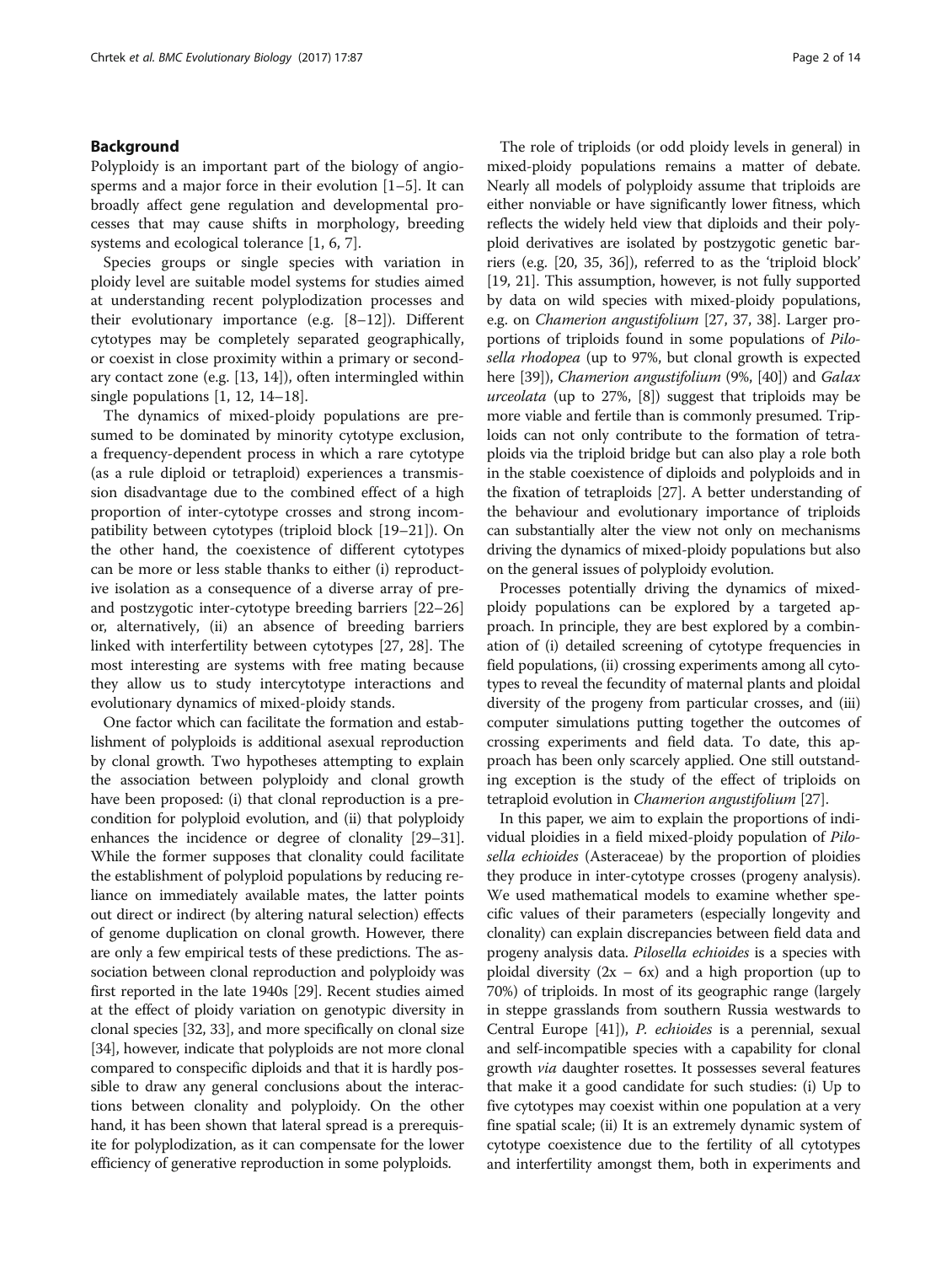presumably also in wild populations; and (iii) No significant differences between cytotypes in morphology, phenology or habitat preferences were found [\[28\]](#page-12-0).

We first examined the fecundity of maternal plants and ploidal diversity in seeds in a complete set of within- and between-ploidy crossing experiments among 2x, 3x and 4x plants. Secondly, we performed computer simulations of dynamics of theoretical populations of individuals whose progeny structure is identical to that determined by the hybridization experiment, examined over a broad range of initial conditions, including those found in the field. We used these simulations to ascertain the equilibrium proportions of individual cytotypes and to compare them with field data on the frequency of cytotypes (diploids  $-6\%$ , triplioids – 73%, tetraploids – 20% and pentaploids – 1% [[28\]](#page-12-0)). Finally, as the mating structure alone cannot account for the observed frequencies, we examine the possible impacts of two other parameters which may be responsible for the cytotype frequencies in the field, namely plant longevity and clonal growth. Due to identical morphology and niche preferences, shifts in the intensity of clonal growth may explain fitness differences between cytotypes. Thus, we incorporated this parameter into the model to examine their explanatory potential for the patterns found in the field.

## Methods

#### Parental plants for crossing experiments

All plants used in our crossing experiments came from the locality of Havraníky, a heathland near the town of Znojmo, SW Moravia, Czech Republic (48°48' N, 15°59' E), where five cytotypes (2x–6x) of Pilosella echioides co-occur in mixedploidy populations ([[28\]](#page-12-0); all data on the frequency and spatial pattern of cytotypes used in this paper were also adopted from this study). The population can be considered a closed system, although gene flow from neighbouring populations cannot be fully excluded. However, short-distance pollen transfer (mostly between neighbouring plants) strongly prevails in dense populations of insect-pollinated plants. Secondly, long-distance pollen transport plays a role in a long-term perspective whereas its effect on a short time scale is low. Seed dispersal by wind is reduced, as the patches of heathland are more or less separated by forests.

Young plants (rosettes) were collected in spring 2009, transferred to an unheated greenhouse in the Experimental Garden of the Institute of Botany, Průhonice (49°59'40"N, 14°34'01"E) and grown to flowering. The ploidy level of each plant was checked by flow cytometry (see below). Subsequently, 22 plant of each ploidy level (2x, 3x and 4x; higher ploidy levels are very rare in the field and were not included in our crossing design) were randomly chosen, 18 plants per ploidy level were randomly grouped into crossing blocks (see below), and four plants per ploidy were retained to potentially replace withered or damaged plants. Voucher specimens are preserved in the Herbarium PRA.

#### Crossing design

Reciprocal crosses among plants of all ploidal combinations were carried out in the summer (June–July) of 2009, i.e.  $2x \times 2x$ ,  $3x \times 3x$ ,  $4x \times 4x$ ,  $2x \times 3x$ ,  $2x \times 4x$ ,  $3x \times 2x$ ,  $3x$  $\times$  4x, 4x  $\times$  2x and 4x  $\times$  3x (total of 9 blocks: reciprocal heteroploid crosses – e.g.,  $2x \times 4x$  and  $4x \times 2x$  – were conducted in one block each, i.e. 6 crossing blocks + 3 homoploid blocks). In homoploid crosses, six plants per block were crossed; in heteroploid crosses, six plants per each ploidy were crossed (i.e. 12 plants per block). At least four different pollen donors were mated with every maternal plant, each at least with two capitula. Each maternal plant capitulum was pollinated by only a single pollen donor. Inflorescences were isolated in nylon bags before anthesis and between pollinations. The crosses were carried out in the stage of stigma receptivity (when bifurcate stigmas protrude from the flowers) by rubbing the whole parental capitula together repeatedly on three consecutive days. Selected capitula in most of the maternal plants were bagged and left untreated (to detect the capacity for autonomous selfing) or pollinated by another capitulum from the same plant to detect the self-incompatibility (previously conducted experiments revealed all cytotypes of P. echioides to be self-incompatible at our locality as well as in neighbouring regions [\[42\]](#page-12-0)).

## Maternal plant fecundity and ploidal diversity in developed seeds

Seeds from each capitulum were collected and kept separately. The number of full (developed, black) cypselae (referred to as "seeds" for simplicity) was counted in each capitulum and expressed as a proportion of the total number of flowers in a capitulum (seed set). The proportion of full seeds among blocks was compared using a one-way ANOVA and Scheffé's post-hoc test. The influence of interactions among ploidy levels, parental combination and direction of cross on the seed set was tested using GLM factorial ANOVA. Data were arcsine transformed. Full seeds from each parental combination (capitula of the maternal plant pollinated with the same male parent) were put together and randomly separated into two equal batches except for seed sets from  $3x \times 3x$  crosses (due to a very low number of full seeds). The first half and all seeds from  $3x \times 3x$  crosses were analysed using the Flow Cytometric Seed Screen method (FCSS [\[43\]](#page-12-0); not all seeds from  $2x \times 2x$  and  $4x \times 4x$  crosses were analysed because of the high number of seeds and relative homogeneity with respect to ploidy levels). For the second half, germination frequencies in the growth chamber and the common garden were estimated.

#### Flow cytometric seed screen (FCSS)

Direct flow cytometry on seeds was carried out to estimate the ploidy levels of embryos and endosperm. Our study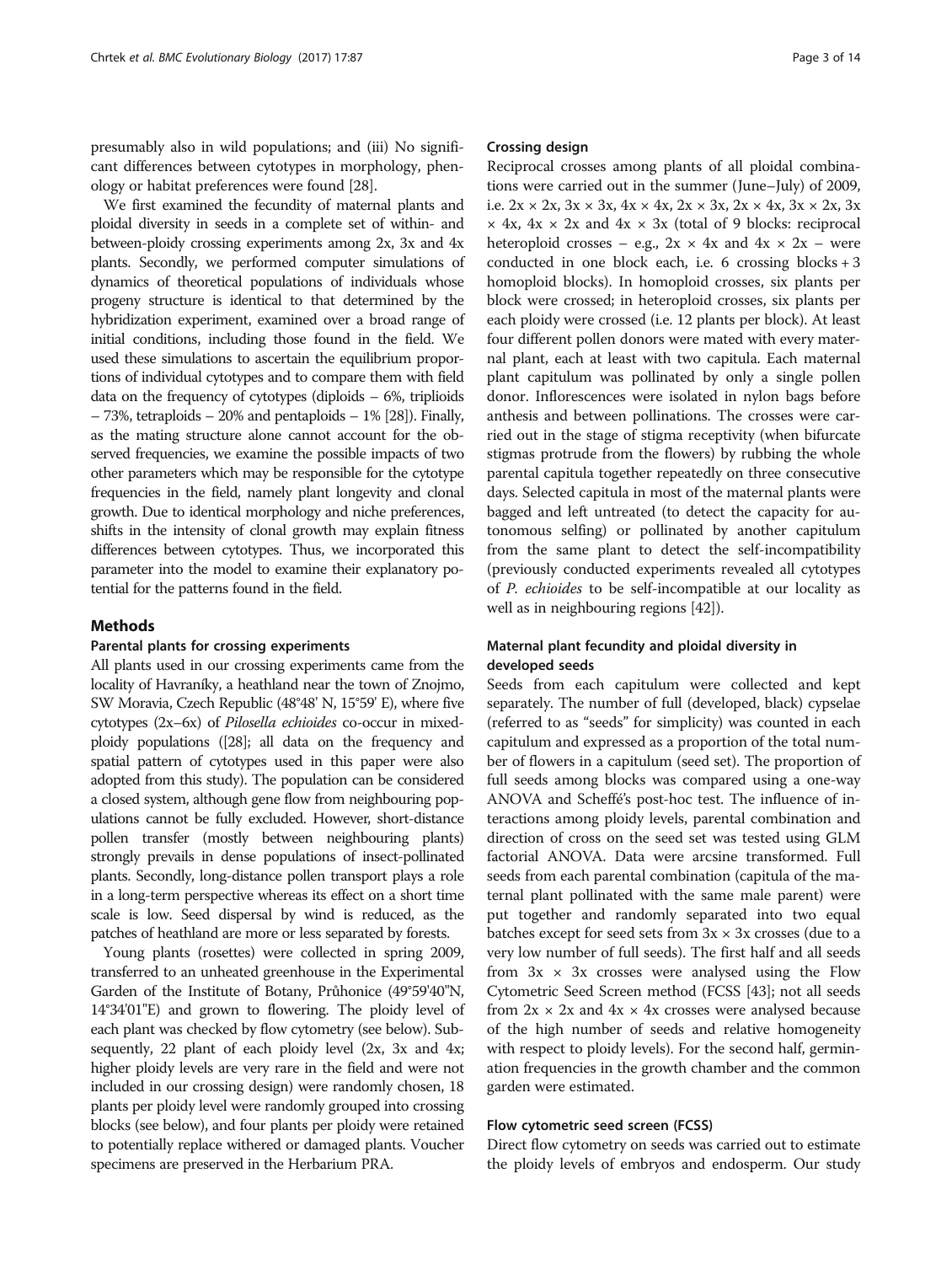<span id="page-3-0"></span>revealed a high accuracy of the two-step procedure originally described by [[44\]](#page-12-0) and modified for plant applications [[45](#page-12-0)]. Usually two mature seeds (with pericarp and pappus) were chopped with an appropriate amount of an internal standard (Bellis perennis;  $2C = 2.96$  pg according to  $[46]$  $[46]$  $[46]$ ) in a Petri dish containing 0.5 ml of ice-cold Otto I buffer (0.1 M citric acid, 0.5% Tween 20). The suspension was filtered through a nylon mesh (loop size 42 μm) into 3.5 ml cuvettes and incubated for five minutes at room temperature. Isolated nuclei were stained using 1 ml of Otto II buffer  $(0.4 \text{ M } Na<sub>2</sub>HPO<sub>4</sub>$ .12H<sub>2</sub>O) supplemented with the AT-selective fluorochrome DAPI (4′,6-diamidino-2-phenylindole) and β-mercaptoethanol at final concentrations of 4  $\mu$ g · ml<sup>-1</sup> and 2  $\mu$ l · ml<sup>-1</sup>, respectively. After five-minute incubation at room temperature, the relative fluorescence of 3000 particles was recorded with a PA-II cytometer (Partec GmbH, Münster, Germany) equipped with a mercury lamp as the source of excitation light in the UV spectrum (ca 420 nm). The resulting histograms were analysed in FloMax software (Partec GmbH), and both fluorescence intensities of embryo and endosperm peaks were recorded to evaluate the ploidy level of parental gametes involved in the origin of each particular seed. Because one or two seeds were used in each analysis, 2–4 peaks were recognized in resulting histograms. Prior knowledge of parental combination of each seed allowed us to assign corresponding embryos and endosperm together and to determine their ploidy level precisely (Table 1, Fig. [1\)](#page-4-0). For distinguishing between eu- and aneuploids, we used a simple rule inferred from known ratios of fluorescence intensities of euploids and the internal standard [\[28\]](#page-12-0). To regard a particular plant (embryo in a seed) as euploid, the deviation from mean fluorescence intensities for a given ploidy was not allowed to be greater than 5%. Hence, all plants/embryos whose fluorescence intensity deviated from the closest ploidy level by less than this threshold were assessed as euploids. Any plant that did not fulfil this criterion was considered aneuploid. Mean fluorescence intensities for particular ploidy level

**Table 1** Proportion of full seeds (mean  $\pm$  SD) in capitulum in experimental crosses

|                 | Paternal parent           |                      |                              |  |  |
|-----------------|---------------------------|----------------------|------------------------------|--|--|
| Maternal parent | 2x                        | 3x                   | 4х                           |  |  |
| 2x              | $0.52^{\text{ef}} + 0.28$ | $0.23^{abcd} + 0.23$ | $0.66^{f} \pm 0.13$          |  |  |
|                 | (41; 2525)                | (31; 1692)           | (39; 2343)                   |  |  |
| 3x              | $0.22^{abc} + 0.16$       | $0.06^a \pm 0.06$    | $0.30^{bcd} \pm 0.15$        |  |  |
|                 | (38; 2007)                | (86; 4280)           | (61; 2750)                   |  |  |
| 4x              | $0.44^{\text{de}} + 0.17$ | $0.15^{ab} \pm 0.1$  | $0.40^{\text{cde}} \pm 0.28$ |  |  |
|                 | (44; 2729)                | (54; 2744)           | (46; 2955)                   |  |  |

Means not sharing the same superscript were significantly different as determined by a one-way ANOVA and Scheffé's post-hoc test. The number of capitula and the total number of seeds (full + empty) are in parentheses

with their allowed deviations were used as follows: diploid – 1.25 (1.19–1.31), triploid – 1.90 (1.81–1.99), tetraploid – 2.49 (2.37–2.61), pentaploid – 3.18 (3.02–3.34) and hexaploid – 3.67 (3.49–3.85) (adopted from [\[28](#page-12-0)]).

## The model

We used a simple algebraic model to project the outcomes of the crossing experiments against the equilibrium population structure in the field. We represented the results of the crossing experiments using a threedimensional array,  $M_{ijk}$ , whose elements give the probability that a cross between a maternal plant of the ploidy  $i$  and a paternal plant of the ploidy  $j$  will give rise to a daughter plant with ploidy  $k$ . Indices  $i, j$  and  $k$  run from 2 to the maximum known ploidy of the system [\[7](#page-12-0)]. Elements of this array are standardized so that  $\Sigma_k M_{ijk}$  $= 1$  for all *i* and *j*. Further, we define relative fertility of each cross,  $f_{ii}$ , which contains relative numbers of seeds resulting from each cross. For the sake of simplicity, we define  $f_{22} = 1$  and express other fertilities relative to it.

In the simplest model (further referred to as the Simple Model) we assume that the plants are monocarpic, have non-overlapping generations and reproduce only sexually. We also assume that population sizes are sufficiently large for demographic stochasticity to be negligible because ploidal structure in the field has been estimated based on 2388 plant individuals [\[28\]](#page-12-0), and total population size can be roughly estimated to be on the order of  $10<sup>4</sup>$ . Assuming random pollen transfer among all individual irrespective of their ploidy level, the dynamics of such a system can be modelled using a set of simple recurrent equations where the proportion of plants of ploidy k at time  $t + 1$  is determined by the proportions of plants in all ploidy levels at time  $t$ , and fertility and crossing data:

$$
P_k(t+1) = \sum_{i,j} f_{ij} M_{ijk} P_i(t) P_j(t) \tag{1}
$$

where  $P_i(t)$  denotes proportion of plants in ploidy *i* at time t. As we have no data on actual population dynamics and are interested only in proportions of individual ploidies, these proportions are further normalized at each step so that  $\sum_{k}P_{k}(t+1)=1$ . This normalization removes all possible effects of changes in absolute population sizes, including year-to-year environmental variation because there is no indication that such changes would affect individual ploidies differently. To obtain population projections, the Eq. (1) was iterated both to see the transient behaviour due to different sets of initial conditions and to obtain equilibrium ploidal proportions. The equilibrium was assumed when relative changes in ploidal proportions were smaller than 10<sup>-6</sup>; this was typically attained after 100 steps. In this model, time steps are best viewed as generations (i.e. time needed for a seedling to reach the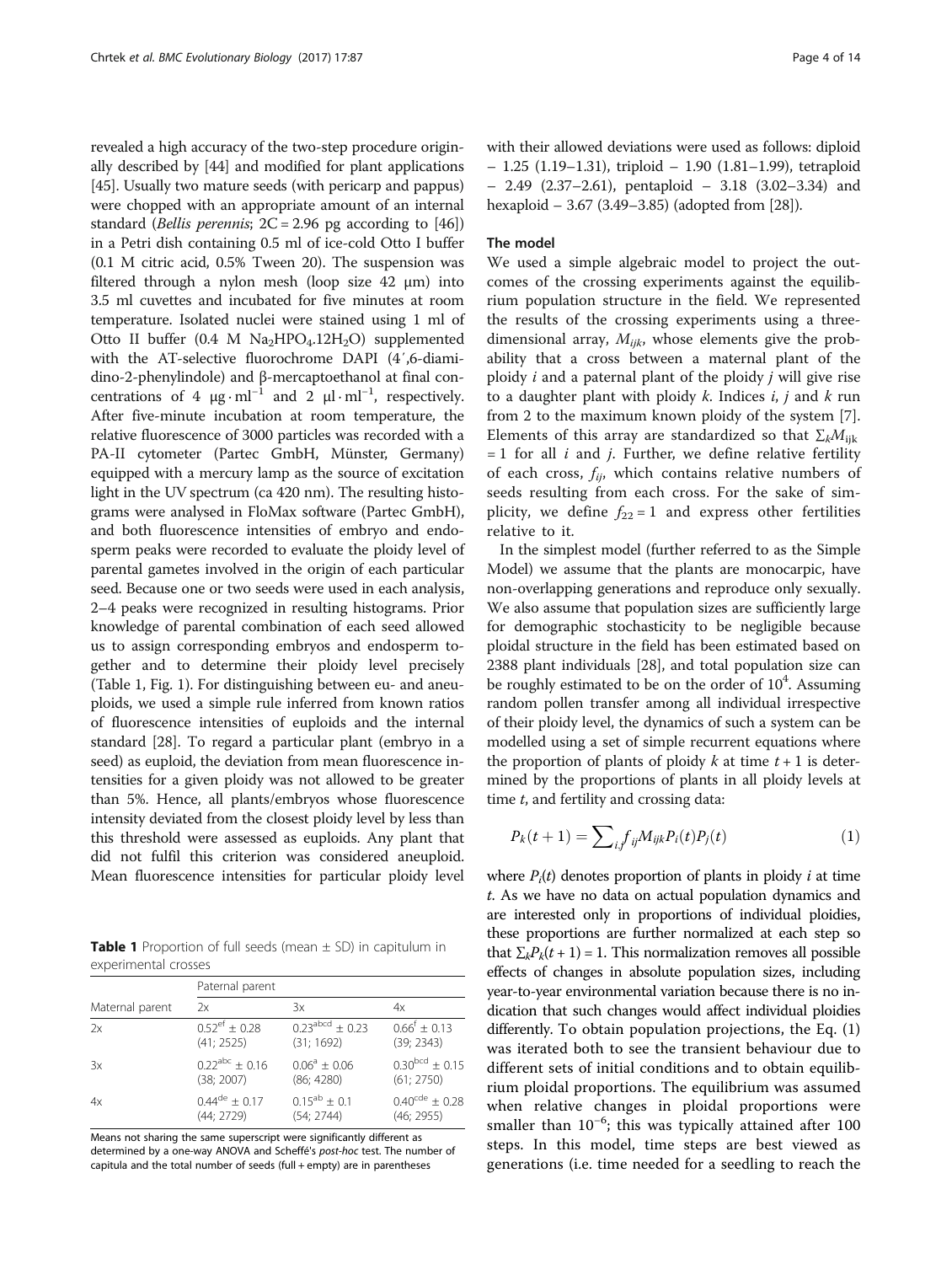reproductive stage). We use this model as a null model for a system where ploidies do not differ in their vegetative growth parameters and the system is driven by sexual reproduction only.

In an alternative model, we assume that plants are capable of reproducing clonally and are not monocarpic

(Clonal Model), the proportion of plants of ploidy  $i$  at time  $t$  is the sum of relative contributions of sexual reproduction and clonal reproduction (including survival of already fertile plants; plants are assumed to be polycarpic). The proportion of plants of ploidy k at time  $t + 1$ can then be expressed as follows:

Fig. 1 Resulting histograms of FCSS analyses of cypselae from different inter-cytotype crossings. a Heteroploid crossing of  $2x \times 3x$  which typically provides 2x embryo and 3x endosperm. There are two alternative explanations – selfing of diploid maternal plant or more likely fusion of reduced gametes of both parents; **b** Heteroploid crossing of 2x × 4x with typical 3x embryo and 4x endosperm pointing to fusion of two reduced gametes of both cytotypes;  $c$  Heteroploid crossing of  $3x \times 2x$  with aneuploid seed derived from diploid and euploid seed with 4x embryo and 7x endosperm. Typical behaviour of maternal triploid plant producing either aneuploid gametes or fully unreduced gametes resulting in higher ploidy level of progeny; **d** Homoploid crossing of  $3x \times 3x$  resulting to euploid progeny – 2x embryo and corresponding  $3x$ endosperm from fusion of two fully reduced gametes and 4x embryo and 7x endosperm from fusion of unreduced maternal and fully reduced paternal gametes; e Heteroploid crossing of 3x × 4x resulting in (i) euploid seed with 3x embryo and 4x endosperm pointing to fact that even maternal triploid plant can produce fully reduced gametes and (ii) aneuploid seed derived from pentaploid, documenting meiosis problem in 3x mother plant; **f** Typical output of seed screening from homoploid crossing of tetraploids resulting in 4x embryo and 6x endosperm

<span id="page-4-0"></span>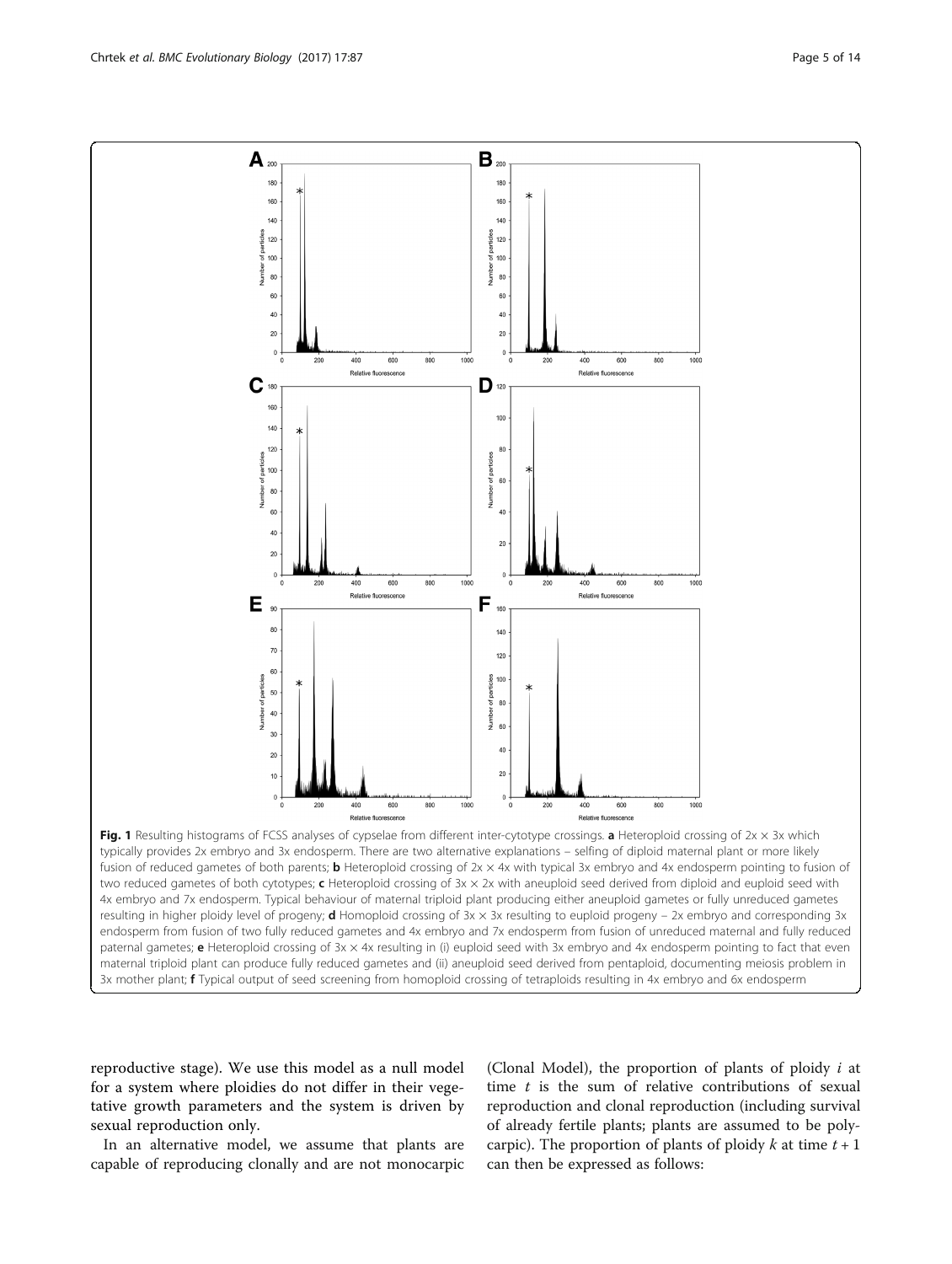$$
P_k(t+1) = (1-g)c_k P_k(t) + g \sum_{i} f_{ij} M_{ijk} P_i(t) P_j(t)
$$
 (2)

where  $g$  is the overall relative contribution of the sexual process to the population structure and  $c_k$  is the ploidyspecific capacity for clonal growth and/or survival for ploidy level  $k$ . It should be noted here that the quantity  $1 - g$  expresses the contribution of both species longevity and clonal growth to the population structure. The proportions were again normalized at each step. In the general case, we assume that the capacity for clonal growth may differ between individual ploidies. In this model, time steps should be defined as years (or other time units independent of the plant life cycle).

#### Model parameterization

The elements of the array  $M_{ijk}$  and relative fertilities of individual interploidal crosses  $(f_{ii})$  were known from the crossing experiments for  $i, j = 2, 3, 4$ . We had no data for crosses that involved pentaploids or higher ploidy levels, though such plants did arise from the crossing experiments and were found in the field (pentaploids and rarely hexaploids). To ensure a closed system, we assumed that fertilities of crosses involving ploidy levels higher than tetraploids were zero. Experiments with non-zero realistic values of penta- and hexaploid fertilities and  $M_{ijk}$  elements yielded very similar values as the variant with zero values. These assumptions suffice for complete parameterization of the Simple model.

Additional assumptions are necessary for the Clonal model because we have no information on the values of the parameters  $g$  and  $c_k$ . Parameter  $g$  depends on the survival rate of already reproducing plants, the number of daughter ramets they bear each year, and on the establishment probability and time to maturity of plants from seeds. As we have only anecdotal information on these values, we assumed that this parameter may range from values close to zero (if clonal reproduction and survival largely prevail over seed reproduction) to one (if plants are monocarpic and nonclonal; then Eq. 2 becomes Eq. [1](#page-3-0)).

Parameter  $c_k$  expresses the relative capacity for clonal growth (and/or survival) of individual ploidy levels. Qualitative observation of clonal growth in pots in the experimental garden shows that diploid plants often produce fewer daughter ramets than triploids and tetraploids. This is also supported by different spatial pattern of diploid relative to triploid and tetraploid plants in the field (more clustered spatial pattern in tri- and tetraploids [[28](#page-12-0)]). No such difference seems to exist between triploid and tetraploid plants. In the model, we assumed that clonal growth of diploids, triploids and tetraploids are independent of each other, but clonal growth of higher ploidies always equals that of tetraploids. We used tetraploids as a reference point also for diploids and triploids (i.e.  $c_4 = 1$ ) and examined relative clonal growth of these two ploidies in the range from 0.5 to 1.5.

Predictions of the model were obtained using numerical simulations based on parameter values and initial conditions (initial cytotype proportions). In all parameter settings, a wide range of initial conditions of proportions of diploid, triploids and tetraploids was examined, ranging from proportion of tetraploid of 0.01 to proportion of diploids of 0.01. In some simulations, we specifically examined the proportions found in the field as initial conditions.

# Results

## Seed set and ploidal diversity

Nearly all pollinated capitula yielded seeds, but the seed set differed significantly among the crossing treatments  $(F =$ 32.69, d.f. = 8, residual d.f. = 430, P < 0.001, Table [1](#page-3-0)). The highest seed set resulted from  $2x \times 4x$  and  $2x \times 2x$  crosses;  $3x \times 2x$  and  $3x \times 4x$  crosses gave rise to an intermediate proportion of seed set. The mean seed set in  $3x \times 3x$  was significantly lower than in all other crosses. The ploidy of the mother plant has a significant effect on the seed set (F  $= 49.60$ , d.f.  $= 2$ ,  $P < 0.001$ ), as did the ploidy of the male parent (F =  $65.34$ , d.f. = 2, P < 0.001) and for the combined effect of both parents (male  $\times$  female interaction) (F = 3.70, d.f. = 4,  $P < 0.006$ ). All seeds from the control treatments (capitula bagged during flowering) were empty, indicating the absence of autonomous selfing, but induced selfing (mentor effect) could not be excluded based on our data.

Progeny classes in seeds with respect to both embryo and endosperm ploidy are provided in Table [2](#page-6-0). The number of embryo ("Em" used below) + endosperm ("En") progeny classes (incl. aneuploids as a separate class) ranged from three in  $2x \times 2x$  crosses to 11 in  $3x \times 3x$ crosses, generally being higher in crosses with the participation of triploid plants. All crosses with a triploid maternal parent yielded a diverse set of classes with a relatively high number of aneuploids (Table [2\)](#page-6-0). While one progeny class strongly prevailed in most crosses  $(2 Em + 3 En)$  in  $2x$  $\times$  2x and 2x  $\times$  3x, 3 Em + 4 En in 2x  $\times$  4x, 4 Em + 7 En in  $3x \times 2x$ ,  $3 \text{ Em} + 5 \text{ En in } 4x \times 2x$  and  $4 \text{ Em} + 6 \text{ En in } 4x \times$ 4x), two classes with higher frequency were found in  $3x \times$  $3x$  (4 Em + 7 En and aneuploids),  $3x \times 4x$  (5 Em + 8 En and aneuploids) and  $4x \times 3x$  (3 Em + 5 En and 4 Em + 6 En) crosses. Diploid seeds were produced in five crossing blocks, but with higher frequency in  $2x \times 2x$  and  $2x \times 3x$ only; triploid seeds in 8 blocks, highest frequencies being in reciprocal  $2x \times 4x$  crosses, lower but still important in  $4x \times 3x$  crosses; tetraploid seeds in 8 blocks, highest frequency being in  $4x \times 4x$  crosses, lower but still important in  $3x \times 2x$  $3x \times 2x$  $3x \times 2x$ ,  $3x \times 3x$  and  $4x \times 3x$  crosses (Table 2). Induced selfing (mentor effects) was very rare; it was observed with certainty only in the  $2x \times 4x$  crosses, and the frequency of selfed diploid seeds was very low (0.8%).

The frequency of reduced/unreduced male and female gametes that participated in particular crosses (as deduced from embryo and endosperm ploidy levels) is given in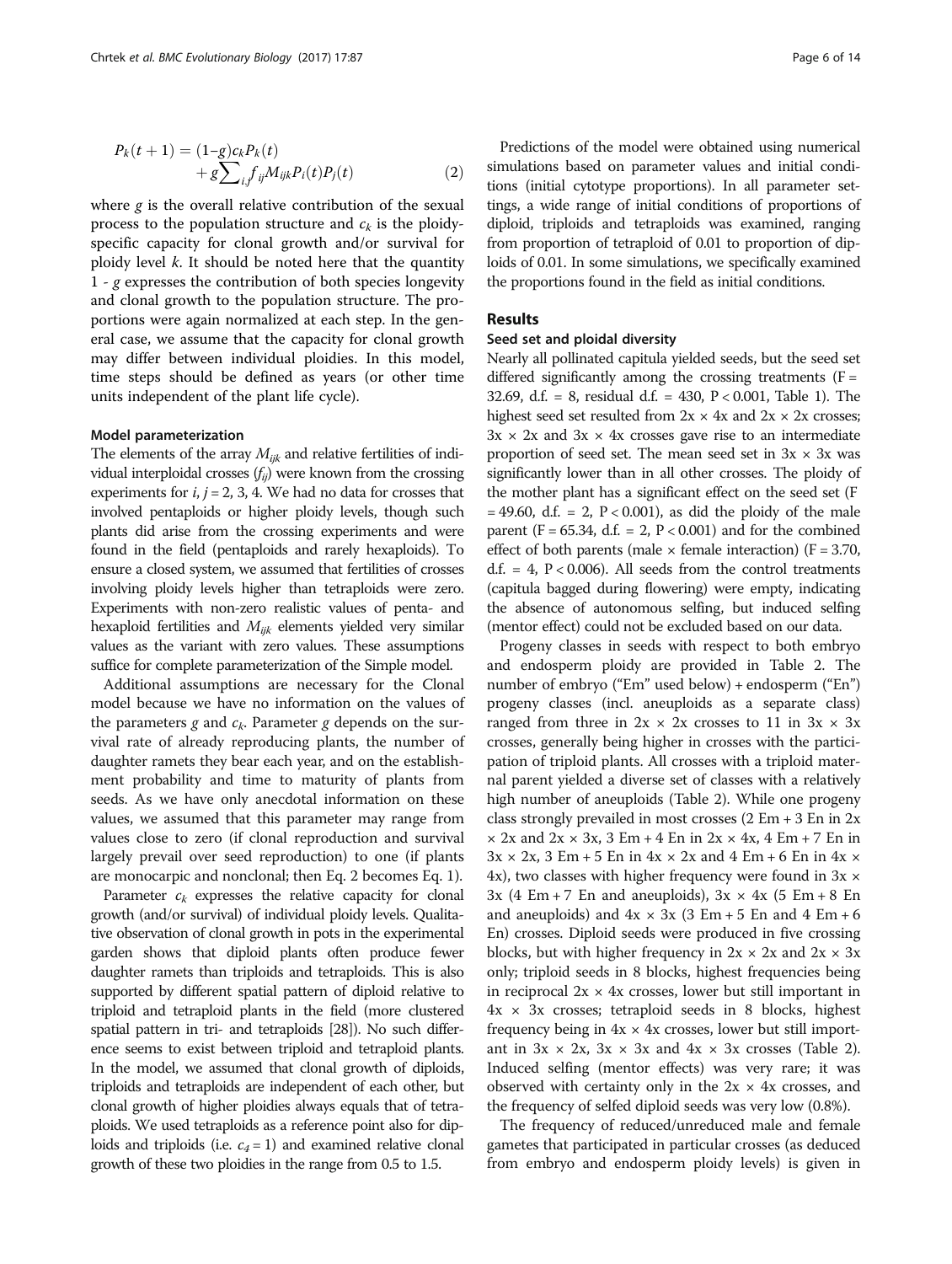<span id="page-6-0"></span>

| 4Em: 5En<br>SEm:7En<br>6Em:9En<br>(0.017)<br>(0.003)<br>(0.003)<br>9En - 0.007, 4Em : 10En - 0.011, A - 0.175<br>Further classes: 4Em : 8En - 0.011, 4Em :<br>$\gtrsim$<br>Further classes: 4Em : 9En - 0.01,<br>5Em:8En<br>3Em: 4En<br>3Em: 4En<br>5Em:8En<br>3 Em : 4 En<br>4Em : 6En<br>4Em:6En<br>4Em:6En<br>4Em: 10En - 0.003, A - 0.384<br>(0.058)<br>(0.095)<br>(0.004)<br>(0.007)<br>(0.01)<br>$\mathbb{X}$<br>4Em : 7En<br>2Em:3En<br>3Em: 5En<br>2Em:3En<br>3Em: 5En<br>4Em:7En<br>(0.003)<br>(0.037)<br>(0.472)<br>(0.015)<br>(0.694)<br>(0.076)<br>$3 \times 3$<br>$3 \times 4$<br>$3 \times 2$<br>$\geq$<br>5Em:<br>6Em<br>6En<br>$\stackrel{\times}{\exists}$<br>4Em: 5En<br>5Em:7En<br>(0.004)<br>$\gtrsim$<br>Further classes: A - 0.016<br>Further classes: A - 0.033<br>3Em: 4En<br>3Em: 4En<br>3Em: 4En<br>4Em:6En<br>4Em:6En<br>4Em:6En<br>(0.016)<br>(0.871)<br>(0.002)<br>$\gtrsim$<br>2Em:3En<br>2Em:3En<br>3Em: 5En<br>3Em: 5En<br>(0.964)<br>(0.965)<br>$2 \times 2$<br>$2 \times 3$<br>$2 \times 4$<br>$\geq$<br>$\,$<br>$\,$<br>$\mathfrak l$<br>$\mathbf{I}$<br>$\mathsf I$<br>ı<br>$\geq$<br>$\geq$<br>$\geq$<br>$\geq$<br>$\geq$<br>$\stackrel{\times}{\scriptstyle\sim}$<br>$\stackrel{\times}{\scriptstyle\sim}$<br>$\stackrel{\times}{\exists}$<br>$\stackrel{\times}{\cdot}$<br>$\stackrel{\times}{\rightarrow}$<br>female gamete<br>Ploidy of |     |         | $\frac{x}{4}$<br>$\geq$<br>$\breve{\div}$ | 5Em:9En<br>3Em: 5En<br>(0.852)<br>$\sim$       | $\gtrsim$                           | $\breve{+}$<br>$\gtrsim$   |
|----------------------------------------------------------------------------------------------------------------------------------------------------------------------------------------------------------------------------------------------------------------------------------------------------------------------------------------------------------------------------------------------------------------------------------------------------------------------------------------------------------------------------------------------------------------------------------------------------------------------------------------------------------------------------------------------------------------------------------------------------------------------------------------------------------------------------------------------------------------------------------------------------------------------------------------------------------------------------------------------------------------------------------------------------------------------------------------------------------------------------------------------------------------------------------------------------------------------------------------------------------------------------------------------------------------------------------------------------------------------------------|-----|---------|-------------------------------------------|------------------------------------------------|-------------------------------------|----------------------------|
|                                                                                                                                                                                                                                                                                                                                                                                                                                                                                                                                                                                                                                                                                                                                                                                                                                                                                                                                                                                                                                                                                                                                                                                                                                                                                                                                                                                  |     |         |                                           |                                                |                                     |                            |
|                                                                                                                                                                                                                                                                                                                                                                                                                                                                                                                                                                                                                                                                                                                                                                                                                                                                                                                                                                                                                                                                                                                                                                                                                                                                                                                                                                                  |     |         |                                           |                                                |                                     |                            |
|                                                                                                                                                                                                                                                                                                                                                                                                                                                                                                                                                                                                                                                                                                                                                                                                                                                                                                                                                                                                                                                                                                                                                                                                                                                                                                                                                                                  |     |         |                                           |                                                |                                     |                            |
|                                                                                                                                                                                                                                                                                                                                                                                                                                                                                                                                                                                                                                                                                                                                                                                                                                                                                                                                                                                                                                                                                                                                                                                                                                                                                                                                                                                  |     |         |                                           |                                                | 4Em : 6En<br>(0.033)                |                            |
|                                                                                                                                                                                                                                                                                                                                                                                                                                                                                                                                                                                                                                                                                                                                                                                                                                                                                                                                                                                                                                                                                                                                                                                                                                                                                                                                                                                  |     |         |                                           |                                                |                                     |                            |
|                                                                                                                                                                                                                                                                                                                                                                                                                                                                                                                                                                                                                                                                                                                                                                                                                                                                                                                                                                                                                                                                                                                                                                                                                                                                                                                                                                                  |     |         |                                           | (0.006)                                        | 6Em: 10En                           |                            |
|                                                                                                                                                                                                                                                                                                                                                                                                                                                                                                                                                                                                                                                                                                                                                                                                                                                                                                                                                                                                                                                                                                                                                                                                                                                                                                                                                                                  |     |         |                                           | $A - 0.107$                                    | Further classes: 3Em + 6En - 0.002, |                            |
|                                                                                                                                                                                                                                                                                                                                                                                                                                                                                                                                                                                                                                                                                                                                                                                                                                                                                                                                                                                                                                                                                                                                                                                                                                                                                                                                                                                  |     |         |                                           | $4 \times 3$                                   |                                     |                            |
|                                                                                                                                                                                                                                                                                                                                                                                                                                                                                                                                                                                                                                                                                                                                                                                                                                                                                                                                                                                                                                                                                                                                                                                                                                                                                                                                                                                  |     |         |                                           |                                                |                                     |                            |
|                                                                                                                                                                                                                                                                                                                                                                                                                                                                                                                                                                                                                                                                                                                                                                                                                                                                                                                                                                                                                                                                                                                                                                                                                                                                                                                                                                                  |     |         |                                           | 3Em: 5En<br>(0.432)                            | 4Em : 6En<br>(0.348)                | 5Em:7En<br>(0.022)         |
|                                                                                                                                                                                                                                                                                                                                                                                                                                                                                                                                                                                                                                                                                                                                                                                                                                                                                                                                                                                                                                                                                                                                                                                                                                                                                                                                                                                  |     |         |                                           |                                                |                                     |                            |
|                                                                                                                                                                                                                                                                                                                                                                                                                                                                                                                                                                                                                                                                                                                                                                                                                                                                                                                                                                                                                                                                                                                                                                                                                                                                                                                                                                                  |     |         |                                           | 5Em:9En<br>(0.048)                             | 6Em: 10En<br>(0.062)                | <b>7Em:11En</b><br>(0.004) |
|                                                                                                                                                                                                                                                                                                                                                                                                                                                                                                                                                                                                                                                                                                                                                                                                                                                                                                                                                                                                                                                                                                                                                                                                                                                                                                                                                                                  |     |         |                                           | Further classes: A - 0.084                     |                                     |                            |
|                                                                                                                                                                                                                                                                                                                                                                                                                                                                                                                                                                                                                                                                                                                                                                                                                                                                                                                                                                                                                                                                                                                                                                                                                                                                                                                                                                                  |     |         |                                           | $4 \times 4$                                   |                                     |                            |
|                                                                                                                                                                                                                                                                                                                                                                                                                                                                                                                                                                                                                                                                                                                                                                                                                                                                                                                                                                                                                                                                                                                                                                                                                                                                                                                                                                                  |     |         | 5Em:6En                                   |                                                |                                     |                            |
| (0.001)                                                                                                                                                                                                                                                                                                                                                                                                                                                                                                                                                                                                                                                                                                                                                                                                                                                                                                                                                                                                                                                                                                                                                                                                                                                                                                                                                                          | 8En | (0.005) | 6Em:8En                                   |                                                | 4Em : 6En<br>(0.87)                 | 6Em:8En                    |
| 5Em:8En<br>(0.322)<br>$\mathfrak l$<br>$\stackrel{\times}{\scriptstyle\sim}$                                                                                                                                                                                                                                                                                                                                                                                                                                                                                                                                                                                                                                                                                                                                                                                                                                                                                                                                                                                                                                                                                                                                                                                                                                                                                                     |     |         | 7Em:<br>10En                              |                                                |                                     |                            |
| $\mathbf I$<br>$\stackrel{\times}{\rightarrow}$                                                                                                                                                                                                                                                                                                                                                                                                                                                                                                                                                                                                                                                                                                                                                                                                                                                                                                                                                                                                                                                                                                                                                                                                                                                                                                                                  |     |         |                                           |                                                | 6Em: 10En<br>(0.08)                 | 8Em: 12En                  |
| 3Em + 6En - 0.002, 5Em : 10En - 0.002,<br>Further classes: 3Em + 5En - 0.007,<br>5Em: 11En - 0.007, A - 0.56<br>Further classes: 2Em : 3En - 0.008,<br>$A - 0.12$                                                                                                                                                                                                                                                                                                                                                                                                                                                                                                                                                                                                                                                                                                                                                                                                                                                                                                                                                                                                                                                                                                                                                                                                                |     |         |                                           | Further classes: 4Em :<br>8En - 0.01, A - 0.05 |                                     |                            |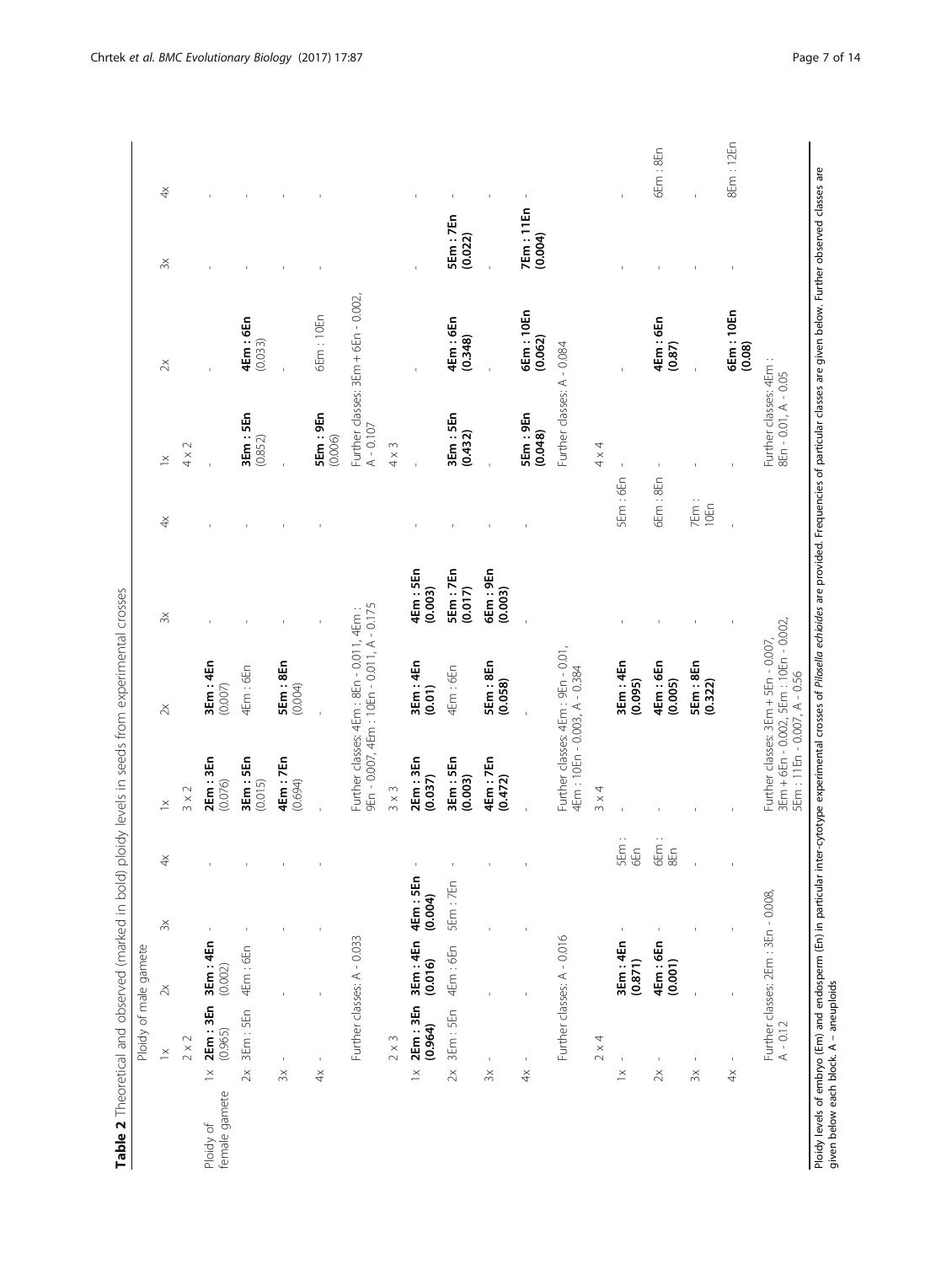<span id="page-7-0"></span>Table [2](#page-6-0). Reduced gametes strongly prevail in both diploid and tetraploid parental plants. Female gametes of triploids proved to be mostly unreduced (3n), less frequently reduced to 2n and only very rarely reduced to n. Male gametes, by contrast, were mostly reduced to n. This fact indicates that triploid plants as paternal parents behave entirely different than in the maternal role.

#### Model predictions

The Simple Model provides a deterministic, stable ploidal structure that depends only on the initial conditions and shows a clear case of minority cytotype exclusion. It has two stable states: (i) with prevalent diploids and lower proportions of other ploidies up to heptaploids, and (ii) with prevalent tetraploids, 9% of hexaploids and all other ploidy levels missing (see Table 3 and Fig. [2](#page-8-0)). None of these proportions is close to the proportions found in the field (see Table 3). If the system is composed initially only of diploids and tetraploids, diploids will prevail (i.e. the system will reach the first stable state) if their initial proportion is higher than 0.4972; otherwise tetraploids will prevail (i.e. the system will reach the second stable state). If triploids are present initially, they shift the balance towards the second stable state (Fig. [3\)](#page-8-0). If the system is composed initially only of diploids and tetraploids, triploids arise abundantly during the early transient stages of the simulation, but their proportion never exceeds 50% (see Fig. [2](#page-8-0) for an example). As a result, this model predicts that a system with the same proportions of ploidy levels as those found in the field at the Havraníky locality will converge rather fast to the second stable state, i.e. diploids, triploids and pentaploids will cease to be dominant over two generations and eventually disappear as the system reaches the stable state with only tetraploids and hexaploids present (over ca. 10 generations; see Fig. [4a\)](#page-9-0).

Introducing perennial plants and overlapping generations  $(g < 1$ ; Clonal Model) yields a much larger variety of behaviours. If plants are long-lived and/or clonal but individual ploidy levels do not differ in this regard  $(c_k = 1$  for all  $k$ ), the system has the same stable state structure as the Simple Model; the only difference being the much slower dynamics of the system (Fig. [4b\)](#page-9-0). For example, a system initialized with the same proportion of ploidies as those found in the field would retain triploid dominance over other ploidies for over 4 years if  $g = 0.4$ , over 14 years if g = 0.1, and over 144 years if  $g = 0.01$ . The relationship is asymptotic; for obvious reasons, triploids will remain dominant in the population if no generative reproduction takes place at all  $(g = 0)$ . In such clonal model initialized by mixing diploids and tetraploids, the proportion of triploids never exceeds 0.5.

By contrast, differences between individual ploidies in their longevity and/or capacity for clonal growth do alter the equilibrium structure of the system (Fig. [4c\)](#page-9-0). The intensity of this effect depends on the overall role of these processes relative to generative reproduction (i.e. the parameter  $g$ ). If the role of longevity and/or clonal growth is weak (i.e.  $g$  is high, Fig. [5,](#page-10-0) right part of the plots), the final proportions of ploidies are largely determined by sexual process and show the pattern due to the minority cytotype exclusion that depends on the initial conditions in a frequency-dependent manner (Fig. [5\)](#page-10-0). In such a system clonal growth of triploids cannot offset the disadvantage of triploids in sexual reproduction. But if clonal growth is important (i.e.  $g$  is below ca. 0.35; the exact position of the threshold depends on the relative clonal growth of triploids), the dynamics of the whole system change, and the initial conditions cease to matter (Fig. [5,](#page-10-0) left part of each plot). In such systems, higher relative clonal growth of triploids can cause triploids to prevail indefinitely. Their proportion is determined by the parameter  $c_k$ , i.e. relative capacity for clonal growth (and/or survival) of individual ploidy levels (Fig. [5](#page-10-0)). Apparently, there are parameter combinations that predict a large and stable proportion of triploids matching those found in the field system (e.g.  $g <$ 0.1 and  $c > 1.5$ ; see Fig. [4\)](#page-9-0). Triploids in these systems are accompanied by tetraploids and pentaploids (which are constantly generated by these triploids).

## **Discussion**

## Offspring diversity

All cross treatments had more than one ploidy in their progeny, which suggests considerable variation in the frequency and quality of reduced and unreduced gametes (see also [\[47\]](#page-12-0)). When the maternal parent was triploid, the crosses always yielded a high ploidal diversity in the progeny. While most of the embryo-endosperm progeny classes can be more or less easily explained by a combination of reduced/unreduced male and female gametes, the

**Table 3** Two stable states in the Simple Model and the field-observed proportions of individual cytotypes

|                            |        |        |        | .        |        |          |
|----------------------------|--------|--------|--------|----------|--------|----------|
| Ploidy level               | 2x     | ЗΧ     | 4x     | ЬΧ       | bх     |          |
| Stable state I             | 0.9872 | 0.0092 | 0.0035 | 5.39E-05 | 88F-06 | 9.18E-08 |
| Stable state II            | 0.0000 | 0.0000 | 0.9093 | 0.0000   | 0.0907 | 0.0000   |
| Field-observed proportions | 0.06   | 0.73   | 0.2    | 0.01     |        |          |

System of monocarpic plants with no clonal growth. Numbers in the first two lines in table are equilibrium proportions (after 500 iterations) of individual ploidy levels. If the system is initialized by diploids and tetraploids only, stable state I is reached when initial proportion of diploids is greater than 0.497, stable state II when initial proportion of diploids is smaller than 0.497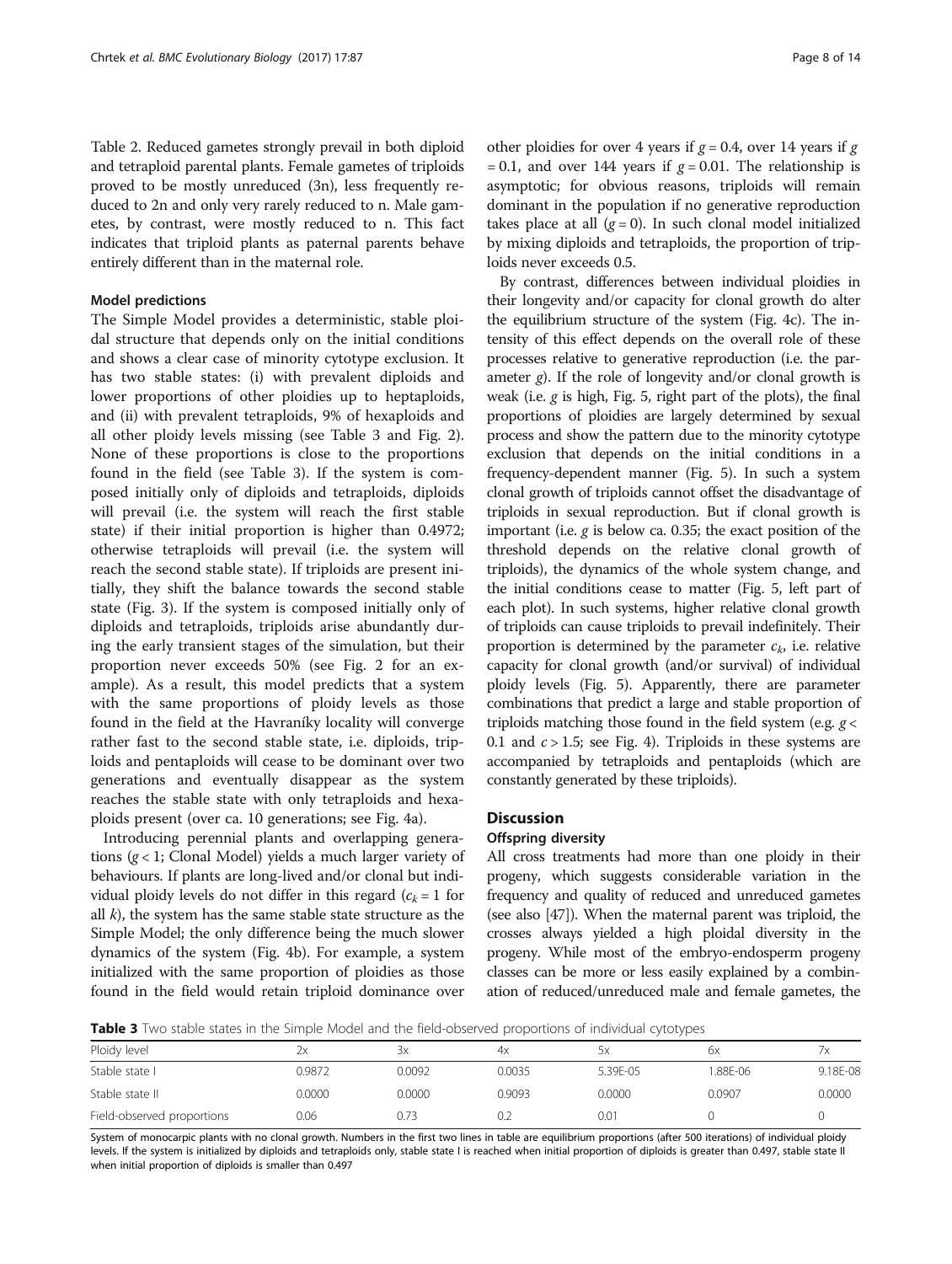<span id="page-8-0"></span>

origin of certain other combinations is rather puzzling (Table [2,](#page-6-0) below particular tables). Another pending issue is the proportion and role of induced selfing caused by the occurrence of foreign pollen grains on the stigma (mentor effect). Selfing was observed with certainty only in the  $2x \times$ 4x crosses, and the frequency of selfed diploid seeds was very low (0.8%). In several other crosses, the proportion of induced autogamy could not be easily ascertained, e.g. 2



Em  $+3$  En seeds in the  $2x \times 3x$  crosses could have been a result of both the mentor effect and sexual fusion of haploid gametes of a diploid maternal and a triploid pollen parent. Induced autogamy can also be the case in 4 Em + 6 En in  $4x \times 2x$  and  $4x \times 3x$  crosses, and in some progeny classes in crosses with triploids as maternal parents. We tend to prefer the explanation invoking allogamous sexual fusion – in the case of the  $2x \times 3x$  cross, the contribution of reduced (n) male gametes from the triploid pollen parent because a similar pathway (n gametes from triploid pollen parent) was reliably proved in e. g. 3 Em + 5 En of the  $4x \times 3x$  crossing. Also is worth to mention the surprisingly high proportion of aneuploid seeds in some of the crosses, especially with triploids as female parents.

Relatively high frequency of unreduced female gametes in crosses with triploids as mother plants might evoke a participation of (most likely, as detected in the genus Pilosella) aposporous embryo sac replacing a sexual one, which can be taken as the first principal component of apomixis. The second component, parthenogenetic development of embryo, was not observed, both reduced and unreduced female gametes fused with male gametes and "complete" apomixis was also excluded in a series of castration experiments. A reproductive behaviour of facultatively apomicts in Pilosella considerably differ from that in our plants – as a rule, they produce a nearly complete seed set (versus low fertility of our plants), with usually prevaling apomictic seeds (sometimes incl. polyhaploids) and rather small portion of seeds originated from sexual fusion of reduced/unreduced female gametes and male gametes (versus no "complete" apomixis in our plants). Furthermore, apomixis as a heritable trait should be transferred to next generations, which also seems to be in a contradiction with our data, as no signs of apomixis have been detected in tetraploids.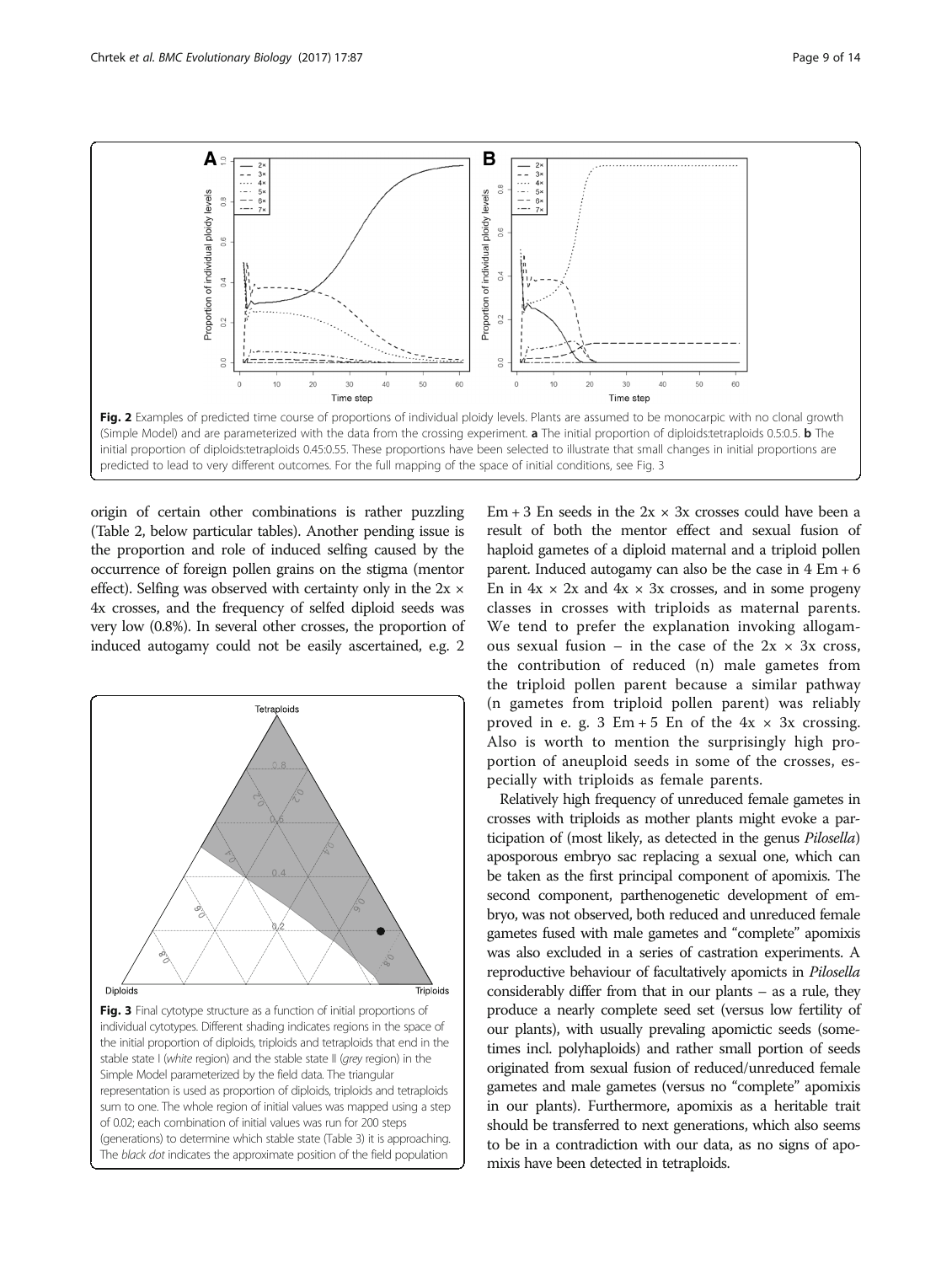<span id="page-9-0"></span>

Comparison of predicted ploidal structure with field data Ploidal proportions in seeds from experimental crosses and predictions from computer simulations are distinctly incongruent with the ploidal structure in wild populations of Pilosella echioides at the locality Havraníky [\[28](#page-12-0)]. While our simple model predicts two stable states (diploids prevailing, with lower proportions of other ploidies up to heptaploids, and tetraploids prevailing, with 9% hexaploids and all other ploidy levels missing), neither diploids nor tetraploids prevail in the field (5.6% diploids, 73.1% triploids, 20.2% tetraploids, 1.1% pentaploids, 0.04% hexaploids [[28\]](#page-12-0)). The same holds for the clonal model with equal capacity for clonal growth/longevity in all cytotypes. Even when the system is initialized by mixing diploids and tetraploids (mimicking contact between two separate ploidy levels due to e.g. migration), the proportion of triploids (prevalent in the field, 73.1%) in any transient state of the clonal model can never exceed 50%. This shows that progeny structure determined by the hybridization experiment cannot explain per se the pattern of ploidy in the field, either in equilibrium or not. These discrepancies can be explained by the clonal model (if there are inter-cytotype differences in clonal growth) or by other factors not considered in either of our models, namely differences in in situ germination rates, mortality of seedlings, seed dispersal and competitive ability, mating preferences and assortative mating caused by non-random distribution of cytotypes in the field.

The only possible scenario explaining the ploidal structure in the field within the framework of our model is a combination of either high longevity or strong clonal growth in all cytotypes, with a relatively higher rate in triploids. Differential longevity/clonal growth has a nonlinear effect on the behaviour of the system. At low but different longevity or clonal growth, the basic scenario of the minority cytotype exclusion (and, consequently, the two stable states) does not change. Above a certain limit, however, the overall dynamics of the systems suddenly shift, producing a system in which all cytotypes coexist in one stable state. This finding is rather general and qualitatively does not change with particular numerical values of longevity/clonal growth parameters. Although empirical data about their intensity in particular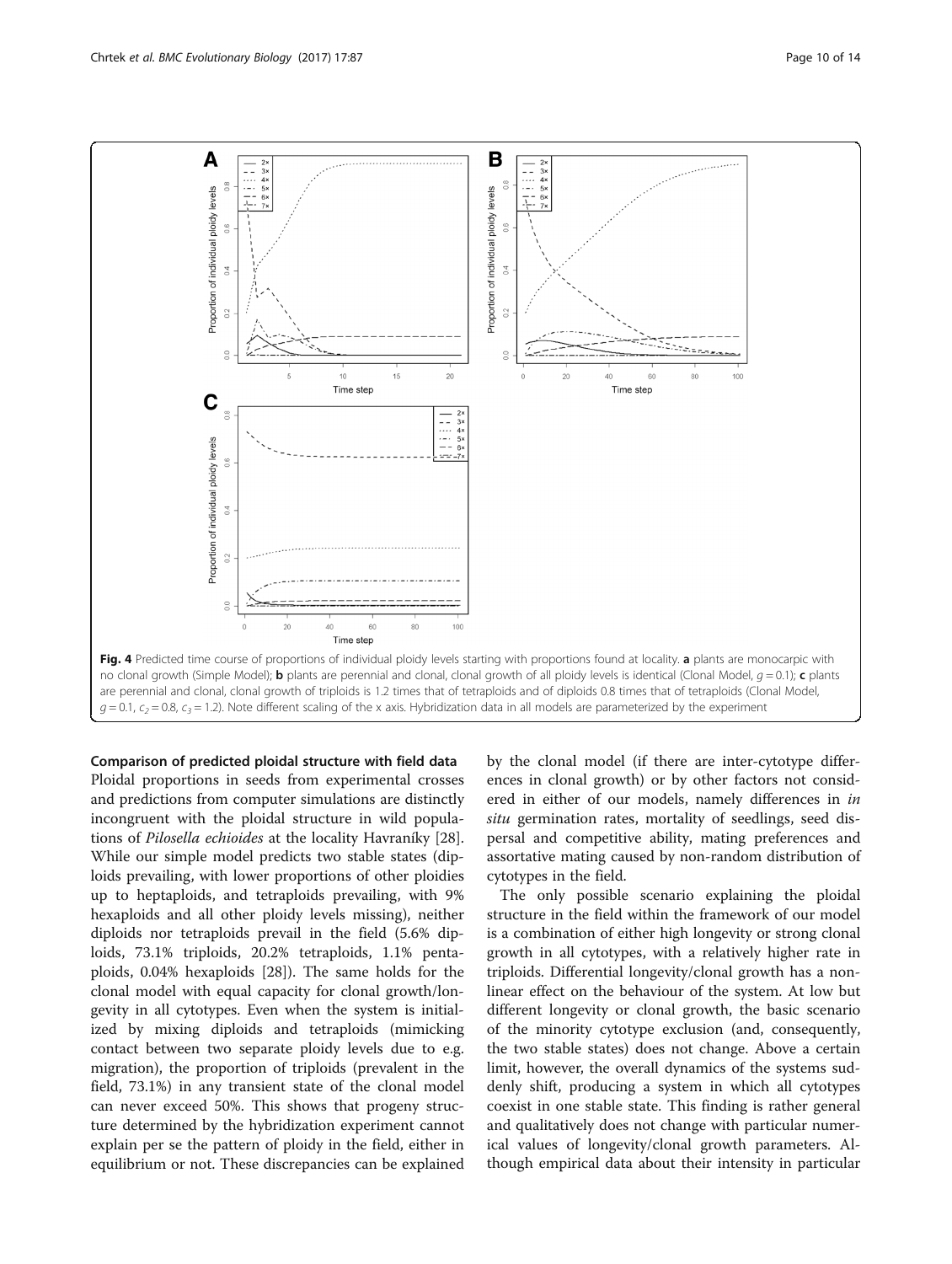<span id="page-10-0"></span>

ploidy levels are not available, field observations in wild populations have revealed different spatial patterns in diploids and polyploids [\[28](#page-12-0)]. While polyploids often form more or less dense clusters, diploid plants are frequently more or less isolated from each other, indicating differential clonal growth across ploidy levels. Pilosella echioides lacks both above- and below-ground stolons (common in other Pilosella species), so clonal growth can only be realized via daughter rosettes. Moreover, fitness and the role of clonal growth in P. echioides may notably differ from other groups, as plants of all cytotypes have been proved to be self-incompatible [[42](#page-12-0)]. In other groups, polyploids are often self-compatible (or at least do not suffer from selfing as much as diploids [[48](#page-12-0), [49](#page-13-0)]) and can benefit from within-clone (geitonogamous) selfing by reducing detrimental inter-cytotype hybridization. Generally, the relationship between polyploidy and clonality still remains an open issue, as recent studies provide partly contradictory results [[31](#page-12-0), [33, 34\]](#page-12-0)).

In addition, alternative explanations such as higher in situ germination rates of triploid seeds, lower mortality of triploid seedlings or higher competitive ability of triploids in comparison with those of other cytotypes cannot be ruled out either. However, germination rates of triploid seeds in a growth chamber (mean 95.55%) are not significantly different from those in diploid seeds (94.4%); germination rates of tetraploid seeds are lower (85.3%) (Trávníček et al.). Secondly, although not revealed in experimental crosses

using a pollen mixture [\[42](#page-12-0)], pollen preferences (with respect to ploidy level and mate choice) in multiple pollinations might also play a role in field populations (e.g. [\[50\]](#page-13-0)). Prezygotic isolation mechanisms commonly reported from other species, such as flowering time divergence, pollinator preferences and foraging strategies or self-fertilization, most likely do not act in P. echioides (no significant differences between cytotypes in morphology and flowering phenology have been found; autogamy has not been confirmed). On the other hand, assortative mating can contribute to discrepancies between model predictions and field frequencies, as the distribution of cytotypes is not random and individual cytotypes often show a clustered spatial pattern. It is, however, unlikely that non-random mating *per se* could be responsible for the existing ploidal structure in the field. This would happen only if pollen transfer was strongly (at least several-fold) biased in favour of  $2x - > 4x$  and  $4x - > 2x$  pairs, namely at the expense of homoploid transfer. While this is theoretically possible, there is no evidence from this or any other plant system that such strong bias occurs.

Triploid seeds were detected in higher frequencies only in crosses with the participation of a diploid parent, namely  $2x \times 4x$  and  $4x \times 2x$ , which is also in striking contrast with the fact that diploids are fairly rare in the field. A distinctly lower, but still important, frequency of triploid seeds was observed in  $4x \times 3x$  crosses, which can at least partly explain the preferential coexistence of tri- and tetraploids in some patches. Crosses between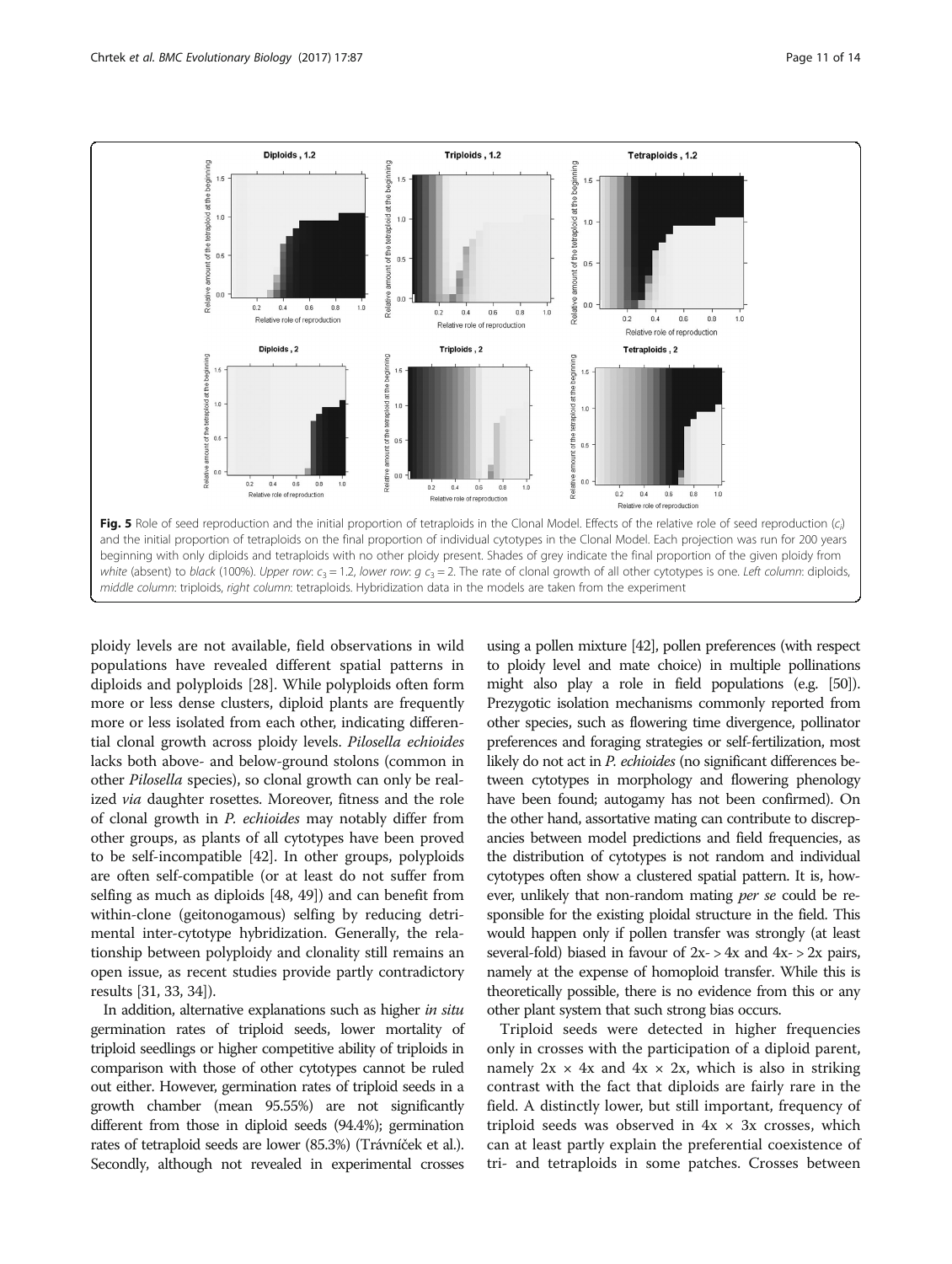triploid plants yielded a diverse seed set, albeit with an extremely low (1.3%) frequency of triploid seeds; thus, triploids can hardly be stabilized by homoploid crosses.

Another challenging issue, closely connected with the prevalence of triploids in the field population, is the frequency of pentaploids. In the models, the frequency of pentaploids increases with the frequency of triploids, irrespective whether it rises due to higher clonal growth or due to the system being in a transient state (e.g. because of contact between diploid and tetraploid plants/populations). On the contrary, the observed frequency of pentaploids in wild populations with predominating triploids is extremely low (1.1%, total of 2400 plants examined [[28](#page-12-0)]). The absence of pentaploids in the field can be explained by lower fitness of their seedlings and young plants or lower germination rates, but direct evidence is lacking.

Analysis of the simple model showed that proportions of ploidy levels found in the field would converge quickly to the tetraploid stable state. In other words, diploids, triploids and pentaploids would lose their dominance over two generations and will eventually disappear as the system reaches a stable state with only tetraploids and hexaploids present. Similarly as in the clonal model, tetraploids are increasingly strongly favoured with growing clonality (of all cytotypes) – clonal growth will conserve all cytotypes including triploids, which help tetraploids prevail. However, the observed frequency of both tetraploids (20.2%) and hexaploids (0.04%) at the locality Havraníky does not match the stable state predicted by any of our models. One potential explanation lies in temporal dynamics: populations are currently in a transient state and will reach the stable state with prevailing tetraploids in the future. The rest of the narrative may be the same as in the case of pentaploids (see above). A dedicated study is needed to resolve this problem.

## Conclusions

Our results show that controlled pair-wise crossing experiments supplemented by model-based predictions of stable population states benefit assessments of natural ploidal diversity. Results of such experiments impose a key information needed for the interpretation of field ploidal patterns. In our particular case, the model projections based on results of our crosses suggest that triploid dominance in wild populations of Pilosella echioides can only be reached via a relatively high capacity for clonal growth (and proportionally lower sexual reproduction) in all cytotypes combined with higher clonal growth in triploids. This is the most likely process through which clonality can offset the disadvantage of triploids in sexual reproduction and preclude the minority cytotype exclusion.

The system under study also demonstrates that significant numbers of triploids can persist in fully sexual populations; their potential role for structuring ploidal diversity should thus be taken seriously and examined with care.

Because of their inherent instability, triploids can lead to formation of higher-ploidy levels (up to hexaploid) and are involved in gene transfer across these ploidy levels. All these phenomena that do not occur in even-ploidy systems and may trigger important evolutionary transitions. Although the role of triploids is suggested by theoretical models [\[27\]](#page-12-0), this is most likely not the case in the majority of real-world mixed-ploidy populations, where minority (secondary, usually odd-ploidy) cytotypes (if they occur at all) are usually extremely rare and likely originate as a by-product of the coexistence of the main cytotypes. Fertile triploids are currently known only from a handful of sexual taxa (Chamerion angustifolium, Galax urceolata, Pilosella echioides). However, they might have occurred in a much wider array of taxa during brief but evolutionarily significant moments.

Finally, we propose that our approach combining empirical data from crossing experiments with formal modelling is essential for the identification of processes that drive ploidal diversity in the field. It provides a formal link between different types of empirical findings (e.g. proportions in the field and the crossing experiment) and can translate existing information of the system component into predictions that can be directly compared to field data. In our particular case, such comparison indicated that explanations of the ploidal structure in the field should be sought among processes other than sole sexual reproduction. We propose that such approaches may become more common as they are in other fields of population genetics.

#### Acknowledgements

We are grateful to Eva Ibermajerová and Eva Morávková for greenhouse and garden support and to the Podyjí National Park Administration for granting a research permit. Tim Rich and Fred Rooks kindly improved our English.

#### Funding

This work was supported by the Academy of Sciences of the Czech Republic (KJB601110813 and the long-term research development project RVO 67985939), the Czech Science Foundation (P506/10/1363 and 13-18610P), Charles University in Prague (1207/2007), the Ministry of Culture of the Czech Republic (DKRVO 2014/10, National Museum, Prague, 00023272), the Ministry of Education, Youth and Sports of the Czech Republic (MSM 0021620828 and MSM 6007665806) and by the project Postdoc USB (reg. no. CZ.1.07/2.3.00/ 30.0006) realized through EU Education for Competitiveness Operational Programme (funded by the European Social Fund and the Czech State Budget).

#### Availability of data and materials

The datasets used and/or analysed during the current study are available from the corresponding author on reasonable request.

#### Authors' contributions

JC, TH and PT conceived the study. JC, PT, RR, ZD, ZM, JZ and JK collected and analysed the data. TH carried out the model simulation. JC, TH and PT wrote the manuscript. All authors read and approved the final manuscript.

#### Competing interests

The authors declare that they have no competing interests.

#### Consent for publication

Not applicable.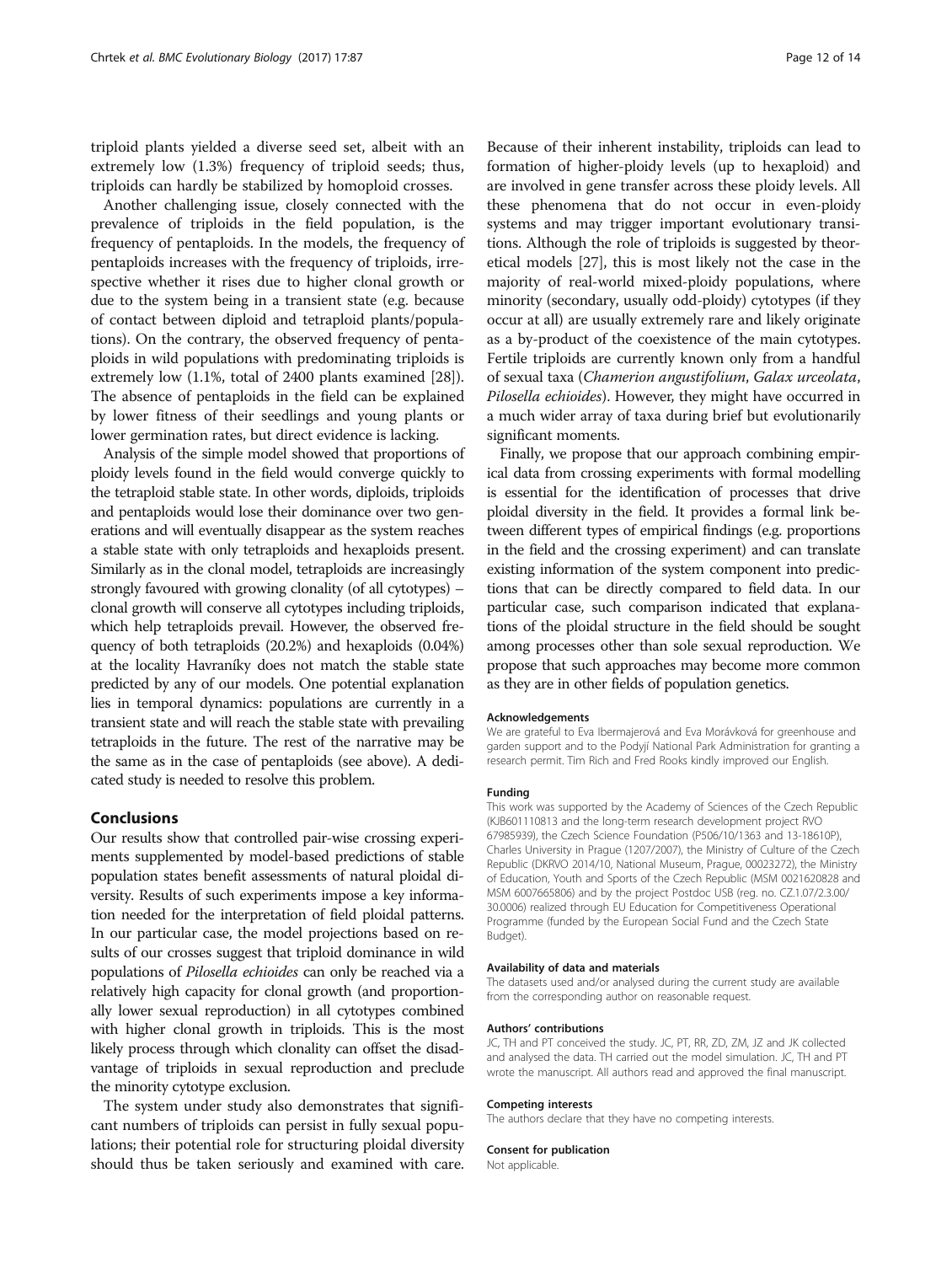#### <span id="page-12-0"></span>Ethics approval and consent to participate

Not applicable.

## Publisher's Note

Springer Nature remains neutral with regard to jurisdictional claims in published maps and institutional affiliations.

#### Author details

<sup>1</sup>Institute of Botany, The Czech Academy of Sciences, CZ-252 43 Průhonice, Czech Republic. <sup>2</sup>Department of Botany, Faculty of Science, Charles University in Prague, CZ-128 01 Prague, Czech Republic. <sup>3</sup>Department of Botany, Natural History Museum, National Museum, CZ-193 00 Prague – Horní Počernice, Czech Republic. <sup>4</sup>Faculty of Agriculture, University of South Bohemia, CZ-370 05 České Budějovice, Czech Republic.

#### Received: 27 February 2015 Accepted: 10 March 2017 Published online: 23 March 2017

#### References

- 1. Ramsey J, Schemske DW. Pathways, mechanisms, and rates of polyploid formation in flowering plants. Annu Rev Ecol Syst. 1998;29:467–501.
- 2. Otto SP, Whitton J. Polyploid incidence and evolution. Annu Rev Genet. 2000;34:401–37.
- 3. Soltis PS. Ancient and recent polyploidy in angiosperms. New Phytol. 2005; 166:5–8.
- 4. Soltis DE, Albert VA, Leebens-Mack J, Bell CD, Paterson AH, Zheng CF, et al. Polyploidy and angiosperm diversification. Am J Bot. 2009;96:336–48.
- 5. Jiao YN, Wickett NJ, Ayyampalayam S, Chanderbali AS, Landherr L, Ralph PH, et al. Ancestral polyploidy in seed plants and angiosperms. Nature. 2011; 473:97–100.
- 6. Adams KL, Wendel JF. Polyploidy and genome evolution in plants. Curr Opin Plant Biol. 2005;8:135–41.
- 7. Parisod C, Holderegger R, Brochmann C. Evolutionary consequences of autopolyploidy. New Phytol. 2010;186:5–17.
- 8. Burton TL, Husband BC. Cytotype distribution in the autopolyploid Galax urceolata Diapensiaceae). Heredity. 1999;82:381–90.
- 9. Weiss H, Dobeš C, Schneeweiss GM, Greimler J. Occurrence of tetraploid and hexaploid cytotypes between and within populations in Dianthus sect. Plumaria (Caryophyllaceae). New Phytol. 2002;156:85–94.
- 10. Balao F, Casimiro-Soriguer R, Talavera M, Herrera J, Talavera S. Distribution and diversity of cytotypes in Dianthus broteri as evidenced by genome size variations. Ann Bot. 2009;104:965–73.
- 11. Kolář F, Štech M, Trávníček P, Rauchová J, Urfus T, et al. Towards resolving the Knautia arvensis agg. (Dipsacaceae) puzzle: primary and secondary contact zones and ploidy segregation at landscape and microgeographic scales. Ann Bot. 2009;103:963–74.
- 12. Trávníček P, Kubátová B, Čurn V, Rauchová J, Krajníková E, et al. Remarkable coexistence of multiple cytotypes of the Gymnadenia conopsea aggregate (the fragrant orchid): evidence from flow cytometry. Ann Bot. 2011;107:77–87.
- 13. Baack EJ. Cytotype segregation on regional and microgeographic scales in snow buttercups (Ranunculus adoneus: Ranunculaceae). Am J Bot. 2004;91:1783–8.
- 14. Stuessy TF, Weiss-Schneeweiss H, Keil DJ. Diploid and polyploid cytotype distribution in Melampodium cinereum and M. leucanthum (Asteraceae, Heliantheae). Am J Bot. 2004;91:889–98.
- 15. Suda J, Weiss-Schneeweiss H, Tribsch A, Schneeweiss GM, Trávníček P, Schönswetter P. Complex distribution patterns of di-, tetra-, and hexaploid cytotypes in the European high mountain plant Senecio carniolicus (Asteraceae). Am J Bot. 2007;94:1391–401.
- 16. Halverson K, Heard SB, Nason JD, Stireman JO. Origins, distribution, and local co-occurrence of polyploid cytotypes in Solidago altissima (Asteraceae). Am J Bot. 2008;95:50–8.
- 17. Hülber K, Sonnleitner M, Flatscher R, Berger A, Dobrovsky R, et al. Ecological segregation drives fine-scale cytotype distribution of Senecio carniolicus in the Eastern Alps. Preslia. 2009;81:309–19.
- 18. Šingliarová B, Chrtek J, Plačková I, Mráz P. Allozyme variation in diploid, polyploid and ploidy-mixed populations of the Pilosella alpicola group (Asteraceae): relation to morphology, origin of polyploids and breeding system. Folia Geobot. 2011;46:387–410.
- 19. Bretagnolle F, Thompson JD. Gametes with the somatic chromosome number: mechanism of their formation and role in the evolution of autopolyploid plants. New Phytol. 1995;129:1–22.
- 20. Felber F, Bever JD. Effect of triploid fitness on the coexistence of diploids and tetraploids. Biol J Linn Soc Lond. 1997;60:95–106.
- 21. Köhler C, Mittelsten Scheid O, Erilova A. The impact of the triploid block on the origin and evolution of polyploid plants. Trends Genet. 2010;26:142–8.
- 22. Petit C, Lesbros P, Ge X, Thompson JD. Variation in flowering phenology and selfing rate across a contact zone between diploid and tetraploid Arrhenatherum elatius (Poaceae). Heredity. 1997;79:31–40.
- 23. Orr HA, Presgraves DC. Speciation by postzygotic isolation: forces, genes and molecules. Bioessays. 2000;22:1085–94.
- 24. Husband BC, Sabara HA. Reproductive isolation between autotetraploids and their diploid progenitors in fireweed, Chamerion angustifolium (Onagraceae). New Phytol. 2004;161:703–13.
- 25. Rieseberg LH, Willis JH. Plant speciation. Science. 2007;317:910–4.
- 26. Jersáková J, Castro S, Sonk N, Milchreit K, Schödelbauerová I, Tolasch T, et al. Absence of pollinator-mediated premating barriers in mixed-ploidy populations of Gymnadenia conopsea s.l. (Orchidaceae). Evol Ecol. 2010;24:1199–218.
- 27. Husband BC. The role of triploid hybrids in the evolutionary dynamics of mixed-ploidy populations. Biol J Linn Soc Lond. 2004;82:537–46.
- 28. Trávníček P, Dočkalová Z, Rosenbaumová R, Kubátová B, Szeląg Z, Chrtek J. Bridging global and microregional scales: ploidy distribution in Pilosella echioides (Asteraceae) in Central Europe. Ann Bot. 2011;107:443–54.
- 29. Gustafsson A. Polyploidy, life-form and vegetative reproduction. Hereditas. 1948;34:1–22.
- 30. Stebbins GL. Variation and evolution in plants. New York: Columbia University Press; 1950.
- 31. Herben T, Suda J, Klimešová, J. Polyploid species rely on vegetative reproduction more than diploids: re-examination of the old hypothesis. Ann Bot. doi: [10.1093/aob/mcx009.](http://dx.doi.org/10.1093/aob/mcx009)
- 32. Eckert CG, Lui K, Bronson K, Corradini P, Bruneau A. Population genetic consequences of extreme variation in sexual and clonal reproduction in an aquatic plant. Mol Ecol. 2003;12:331–44.
- 33. Keeler KH. Impact of intraspecific polyploidy in Andropogon gerardii (Poaceae) populations. Am Midl Natur. 2004;152:63–74.
- 34. Baldwin SJ, Husband BC. The association between polyploidy and clonal reproduction in diploid and tetraploid Chamerion angustifolium. Mol Ecol. 2013;22:1806–19.
- 35. Futuyma DJ. Evolutionary biology. 3rd ed. Sunderland: Sinauer Assoc Inc; 1998.
- 36. Schluter D. Ecology and the origin of species. Trends Ecol Evol. 2001;16:372–80.
- 37. Burton TL, Husband BC. Fitness differences among diploids, tetraploids and their triploid progeny in Chamerion angustifolium: Mechanisms of inviability and implications for polyploidy evolution. Evolution. 2000;54:1182–91.
- 38. Burton TL, Husband BC. Fecundity and offspring ploidy in matings among diploid, triploid and tetraploid Chamerion angustifolium (Onagraceae): consequences for tetraploid establishment. Heredity. 2001;87:573–82.
- Šingliarová B, Hodálová I, Mráz P. Biosystematic study of the diploidpolyploid Pilosella alpicola group with variation in breeding system: patterns and processes. Taxon. 2011;60:450–70.
- 40. Husband BC, Schemske DW. Cytotype distribution at a diploid-tetraploid hybrid zone in Chamerion (Epilobium) angustifolium (Onagraceae). Am J Bot. 1998;85:1688–94.
- 41. Bräutigam S. Hieracium L. In: Meusel H, Jäger EJ, editors. Vergleichende Chorologie der zentraleuropäischen Flora 3. Jena: Gustav Fischer; 1992. p. 325–33. 550–560.
- 42. Peckert T, Chrtek J. Mating interactions between coexisting diploid, triploid and tetraploid cytotypes of Hieracium echioides (Asteraceae). Folia Geobot. 2006;41:323–34.
- 43. Matzk F, Meister A, Schubert I. An efficient screen for reproductive pathways using mature seeds of monocots and dicots. Plant J. 2000;21:97–108.
- 44. Otto F. DAPI staining of fixed cells for high-resolution flow cytometry of nuclear DNA. In: Crissman HA, Darzynkiewicz Z, editors. Methods in cell biology: flow cytometry. San Diego: Academic; 1990. p. 105–10.
- 45. Doležel J, Greilhuber J, Suda J. Estimation of nuclear DNA content in plants using flow cytometry. Nat Protoc. 2007;2:2233–44.
- 46. Leong-Škorničková J, Šída O, Jarolímová V, Sabu M, Fér T, et al. Chromosome numbers and genome size variation in Indian species of Curcuma (Zingiberaceae). Ann Bot. 2007;100:505–26.
- 47. Herben T, Trávníček P, Chrtek J. Reduced and unreduced gametes combine almost freely in a multiploidy system. Persp Pl Ecol Evol Syst. 2016;18:15–22.
- 48. Husband BC, Schemske DW. The effect of inbreeding in diploid and tetraploid populations of Epilobium angustifolium (Onagraceae): implications of for the genetic basis of inbreeding depression. Evolution. 1997;51:737–46.